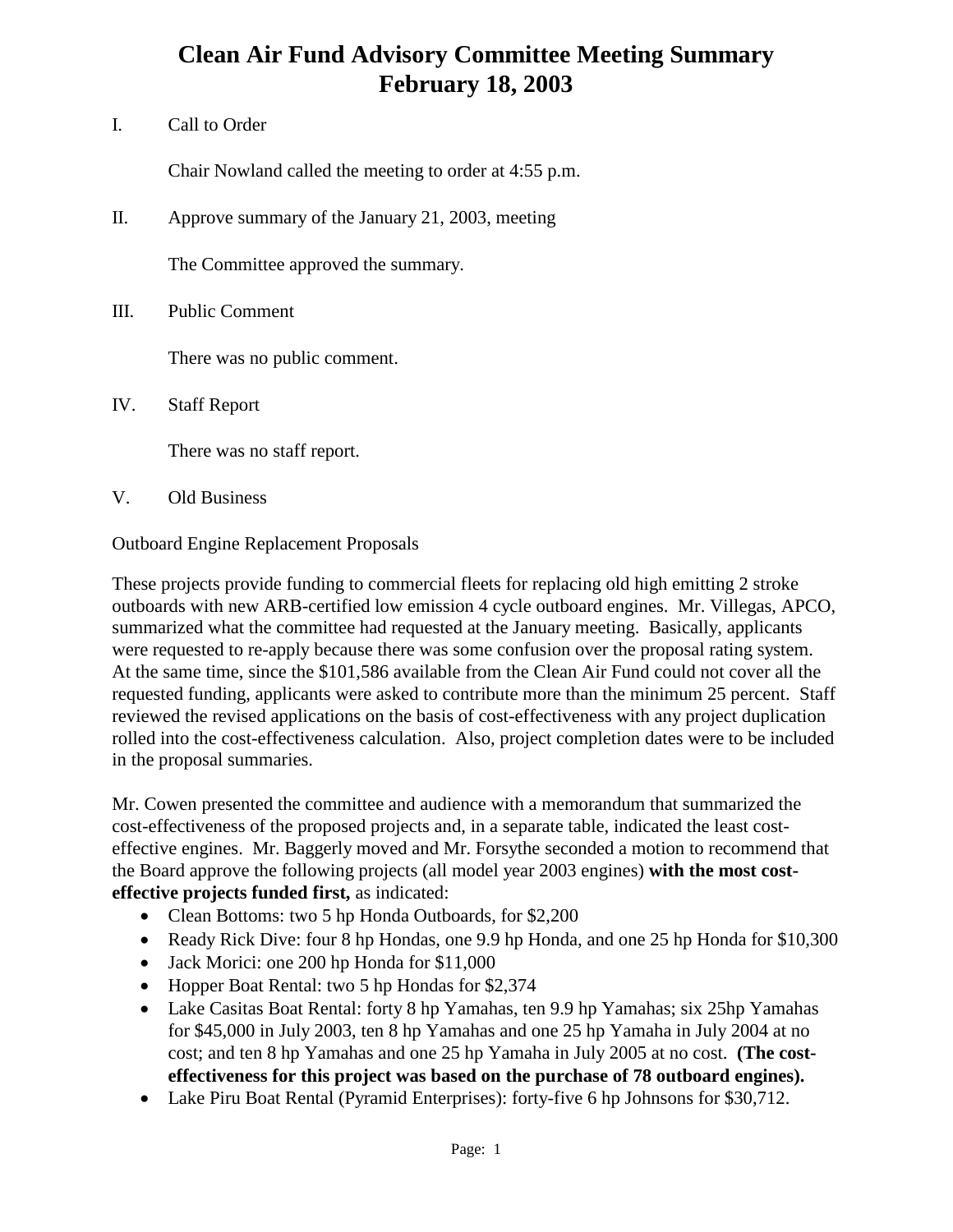As part of the motion, Mr. Baggerly recommended that those projects that could not be funded at this time be brought back for the September 2003 meeting for approval when more funds should be available. The committee voted unanimously to approve the motion. Conditions on projects include a minimum of five years operation in the county and replaced motors must be destroyed.

- VI. New Business: No new business. Mr. Baggerly requested a list of CAFAC and APCD Board Members.
- VII. Adjournment

The meeting was adjourned at 5:20 p.m.

Prepared by: Stan Cowen, Air Pollution Control District Staff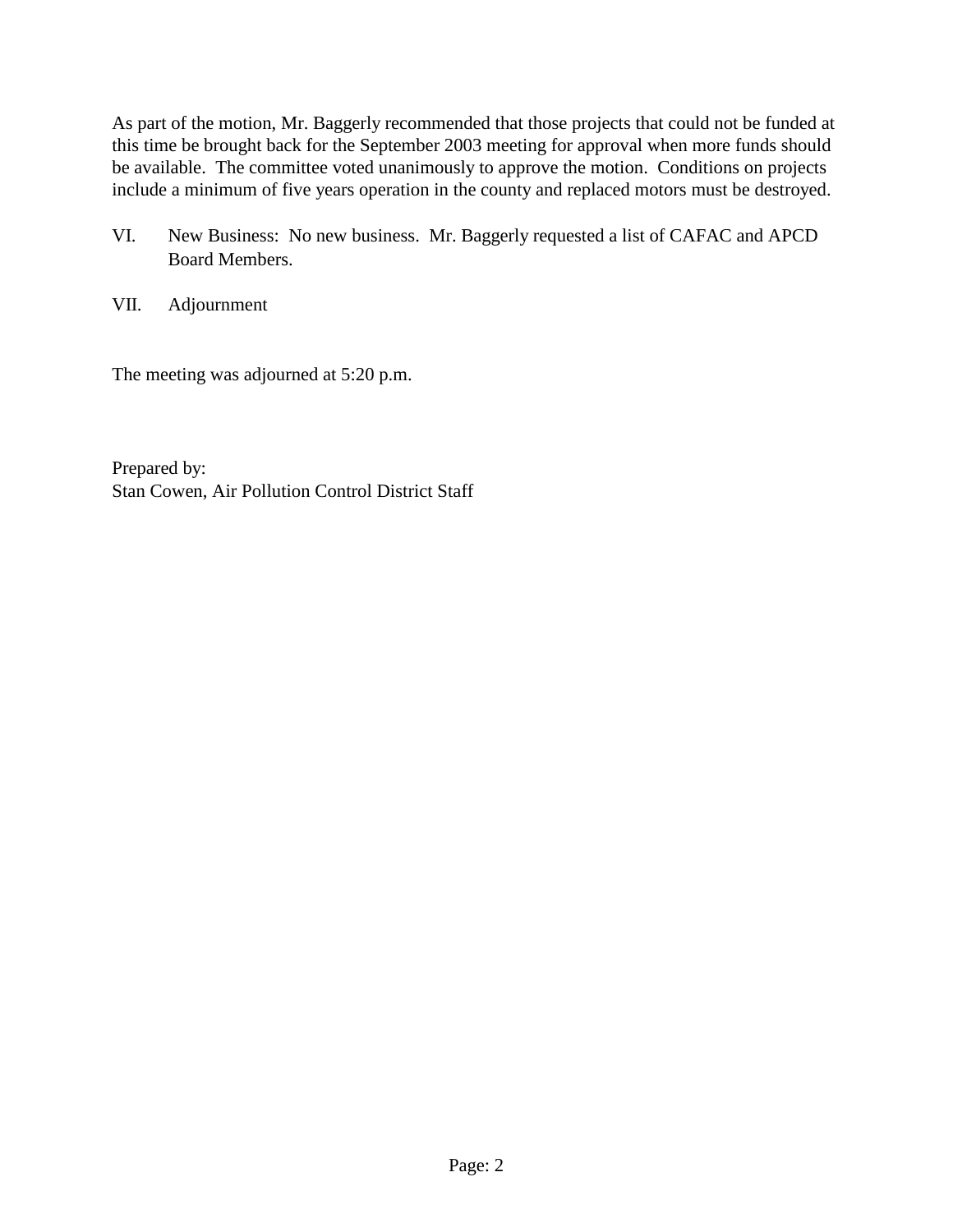# **CLEAN AIR FUND ADVISORY COMMITTEE ATTENDANCE AND VOTING RECORD**

Date: February 18, 2003

|              |              | <b>Outboard Repowers</b> |        |               |       |        |        |       |        |          |
|--------------|--------------|--------------------------|--------|---------------|-------|--------|--------|-------|--------|----------|
| Member       | Attendance*  | Moved                    | Second | $***$<br>Vote | Moved | Second | Vote** | Moved | Second | $Vote^*$ |
| Baggerly     | $\mathbf{P}$ | X                        |        | Y             |       |        |        |       |        |          |
| Bayman       | AE           |                          |        |               |       |        |        |       |        |          |
| Forsythe     | P            |                          | X      | Y             |       |        |        |       |        |          |
| King         | P            |                          |        | Y             |       |        |        |       |        |          |
| Kobayashi    | AE           |                          |        |               |       |        |        |       |        |          |
| Kromka       | P            |                          |        | Y             |       |        |        |       |        |          |
| McCarthy     | P            |                          |        | Y             |       |        |        |       |        |          |
| Montoya      | AE           |                          |        |               |       |        |        |       |        |          |
| Nowland      | P            |                          |        | Y             |       |        |        |       |        |          |
| Sauerwein    | AE           |                          |        |               |       |        |        |       |        |          |
| Stubblefield | AE           |                          |        |               |       |        |        |       |        |          |

**\*** Attendance - P(present),A(absent),E(excused) **\*\***Vote - Y(yes), N(no), A(abstain)

### APCD Staff:

Mike Villegas Jerry Mason Stan Cowen

#### Guests:

Karen McInnis Clean Bottoms Gary Wolfe Casitas Boat Rental

Chet Roberts Pyramid Enterprises, President Christopher Cowles Pyramid Enterprises